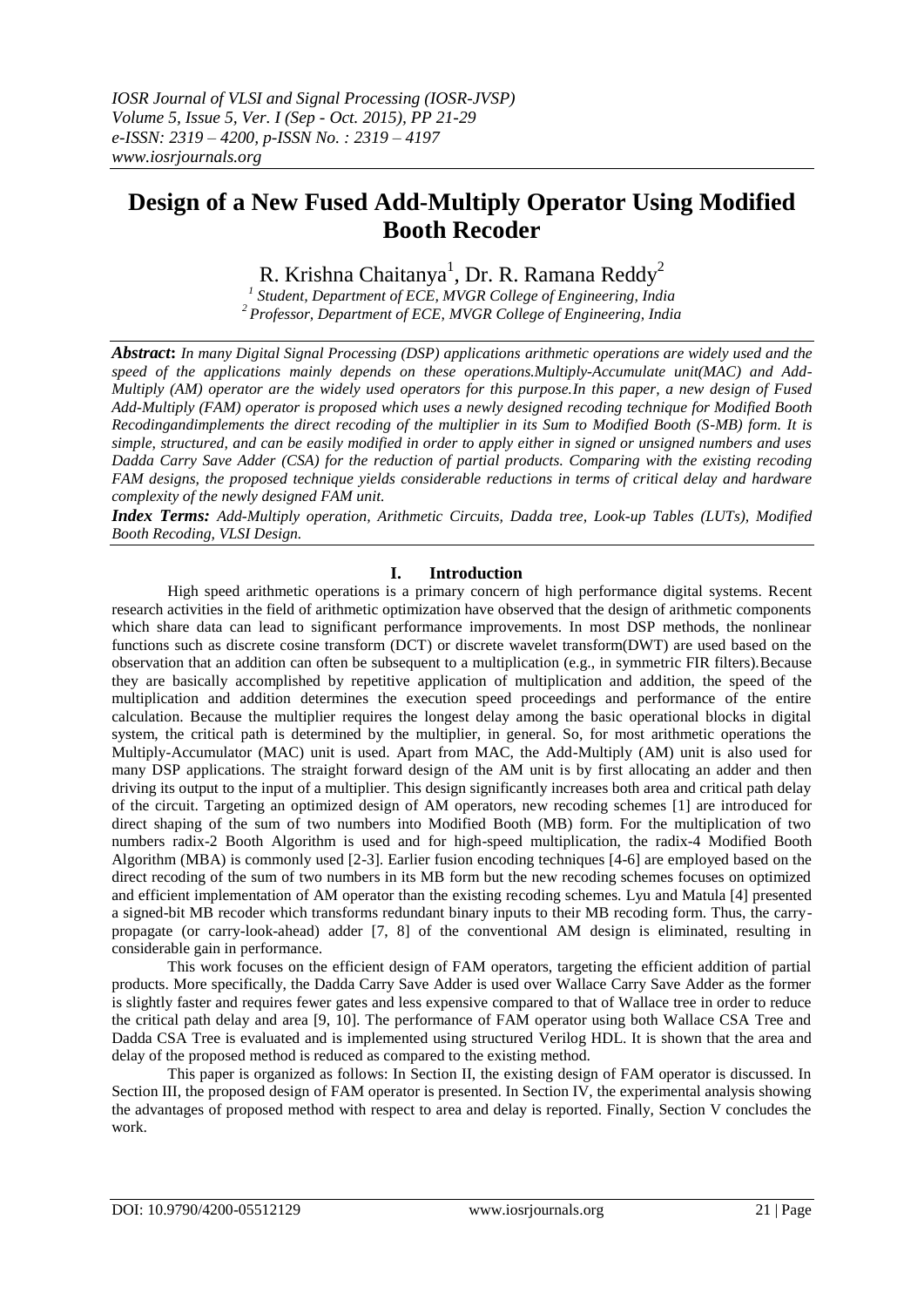# **II. Existing Design**

## **A.** *Conventional AM Operator*

In the Conventional AM operator, first the inputs A and B are fed to the adder and the output of the adder Y is given as input to the multiplier where X and Y gets multiplied using the MB encoder and partial product generator. These partial products are added with the help of Wallace Carry Save Adder(CSA) and Carry-Look-Ahead (CLA) adder at the final stage. This technique adds significant delay as the carry has to propagate inside the adder and the critical delay depends on the bit width of the adder and also occupies significant area. To speed up the operation, CLA can be used but it increases the area. Fig. 1 shows the block diagram of conventional AM operator.

## **B.** *Fused AM Operator*

To overcome the drawbacks of conventional AM operator design which adds significant delay because of the adder, the fusion techniques [4-6] are used where the inputs A and B is directly recoded into S-MB form. This decreases the critical path delay and reduces area occupation. For the efficient design of FAM operator, new recoding techniques [1] were introduced which reduces the significant critical path delay and area as compared to present recoding schemes. Fig. 2 shows the block diagram of the FAM operator where the adder block is fused into MB encoder block.







**Fig. 2.** AM operator based on the fused design with direct recoding of the sum and in its MB representation.

# **C.** *Sum to Modified Booth Recoding Technique(S-MB)*

To Booth recode the multiplier term using radix-4 representation, the bits in blocks of three are considered, such that each block overlaps the previous block by one bit [2]. Grouping starts from the LSB, and the first block only uses two bits of the multiplier since there is no previous block to overlap. The overlap is necessary in order to know what happened in the last block, as the MSB of the block acts like a sign bit. Since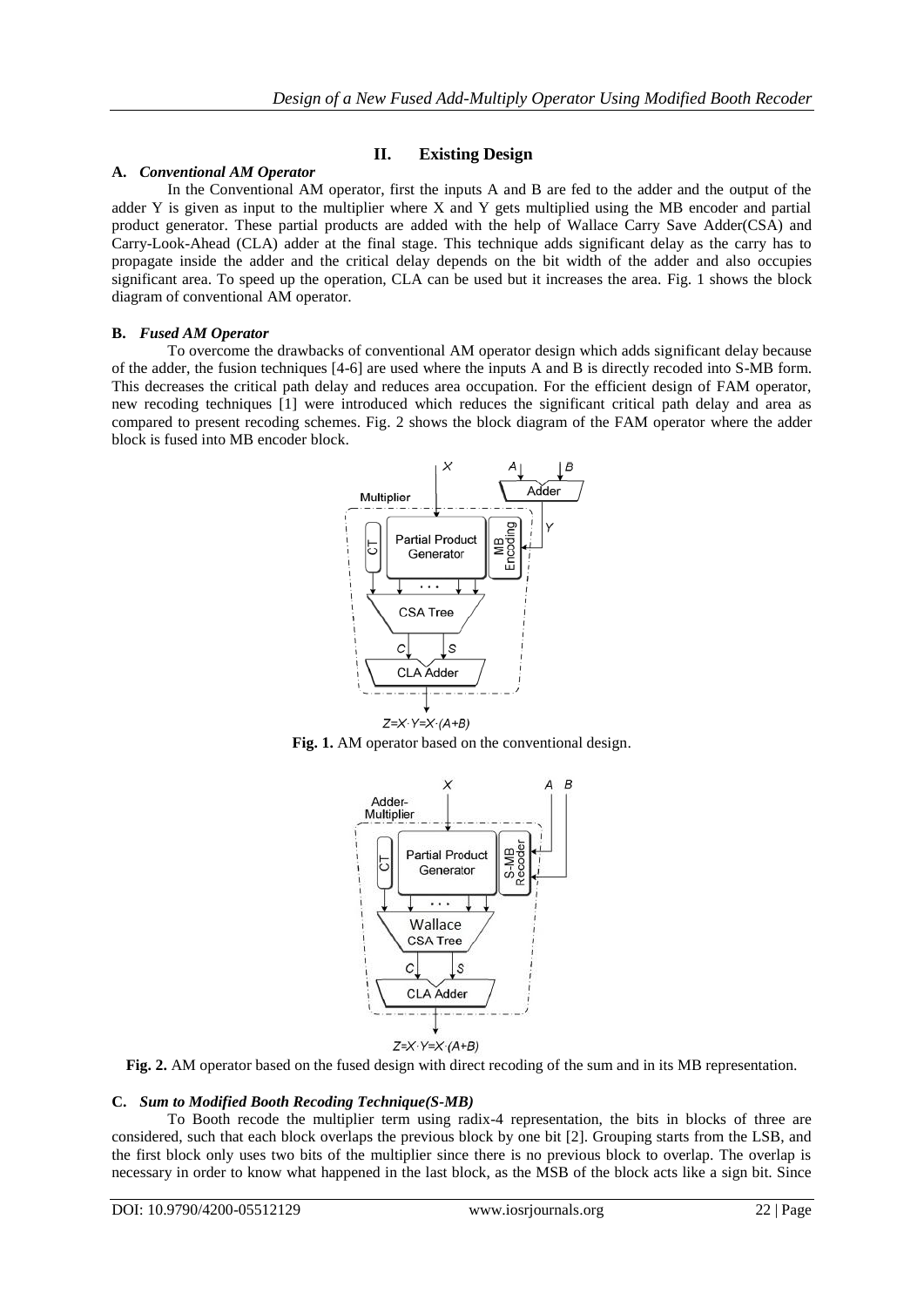the LSB of each block is used to know what the sign bit was in the previous block, the least significant block never have any negative products as the LSB of the first block is always assumed to be 0. In the case where there are not enough bits to obtain a MSB of the last block, the multiplier is sign extended by one bit. In S-MB recoding technique, the sum of two consecutive bits of input  $A(a_{2j},a_{2j+1})$  with two consecutive bits of input  $B(b_{2j}, b_{2j+1})$  is recoded into one MB digit  $y_j^{\text{MB}}$ . In order to transform inputs into MB form the use of signed-bit arithmetic is needed. For this purpose, the two new types of signed Half Adders (HA) and Full Adders (FA) are used which are referred as HA\*, HA\*\*, FA\*, and FA\*\* respectively considering their inputs and outputs to be signed. Fig. 3 shows the signed HAs and FAs and their respective truth tables. Considering p, q as binary inputs and c, s are the outputs (carry and sum respectively) of HA\* and HA\*\*. Signed HA\* implements the relation 2 c  $-$  s = p + q where the sum is considered negatively signed and the output takes one of the values {0, +1, +2}. With p as a negative input and q as a positive input,  $HA^{**}$  implements the relation  $2c - s = -p + q$  resulting in the output values  $\{-1, 0, +1\}$ . For FA\* and FA\*\* adders p, q and  $c_i$  are assumed as inputs and s,  $c_o$  are the output sum and carry respectively. In FA\* adder both s and q are considered negatively signed and implements the relation  $2c_0 - s = p - q + c_i$ . The output values are  $\{-1, 0, +1, +2\}$ . In the case of FA\*\* adder, the two inputs p and q are negatively signed and it implements the relation  $-2c_0 + s = -p - q + c_i$  and the output values become  $\{-2, -1, 0, +1\}$ . Here, both the conventional and signed HAs and FAs are used for new alternative recoding schemes[1].

|    |                | Inputs         |      | Output | Outputs        |        |
|----|----------------|----------------|------|--------|----------------|--------|
| Δ* | $s=p \oplus q$ | $p(+)$         | a(+) | Value  | $c(+)$         | $s(-)$ |
|    |                | $\overline{0}$ | υ    |        | $\overline{0}$ |        |
|    |                | $\overline{0}$ |      | $+1$   |                |        |
|    | $c = p \vee q$ |                |      | $+1$   |                |        |
|    |                |                |      | $+2$   |                |        |

| Output Value = $2 \cdot c - s = p + q$ |
|----------------------------------------|
| (a)                                    |



Inputs Output Value **Outputs** p(-) q(+) c(+) s(-)  $\Omega$   $+1$ -1  $\overline{0}$   $\Omega$   $\Omega$ 

(b)

 $s=p \oplus q$  $c = -p \wedge q$  Output Value = 2  $c - s = -p + q$ 



| Inputs |  |           | Output | Outputs |    |
|--------|--|-----------|--------|---------|----|
|        |  | $c_i$ (+) | Value  | $c(+)$  | S( |
|        |  |           |        |         |    |
| 0      |  |           | $+1$   |         |    |
| 0      |  |           | - 1    |         |    |
| 0      |  |           |        |         |    |
|        |  |           | $+1$   |         |    |
|        |  |           | $+2$   |         | ſ  |
|        |  |           |        |         |    |
|        |  |           |        |         |    |

 $(c)$ 

 $s=p \oplus q \oplus c_i$  Output Value = 2  $c_o - s = p - q + c_i$  $c_0 = ((p \lor \sim q) \land c_i) \lor (p \land \sim q)$ 

FA\*\*

| Inputs |  |           | Output<br>Value  | Outputs |    |
|--------|--|-----------|------------------|---------|----|
|        |  | $c_i$ (+) |                  | $c(-$   | s( |
|        |  |           |                  |         |    |
|        |  |           | $+1$             |         |    |
|        |  |           | -1               |         |    |
|        |  |           |                  |         |    |
|        |  |           | -1               |         |    |
|        |  |           | $\boldsymbol{0}$ |         |    |
|        |  |           | $-2$             |         |    |
|        |  |           |                  |         |    |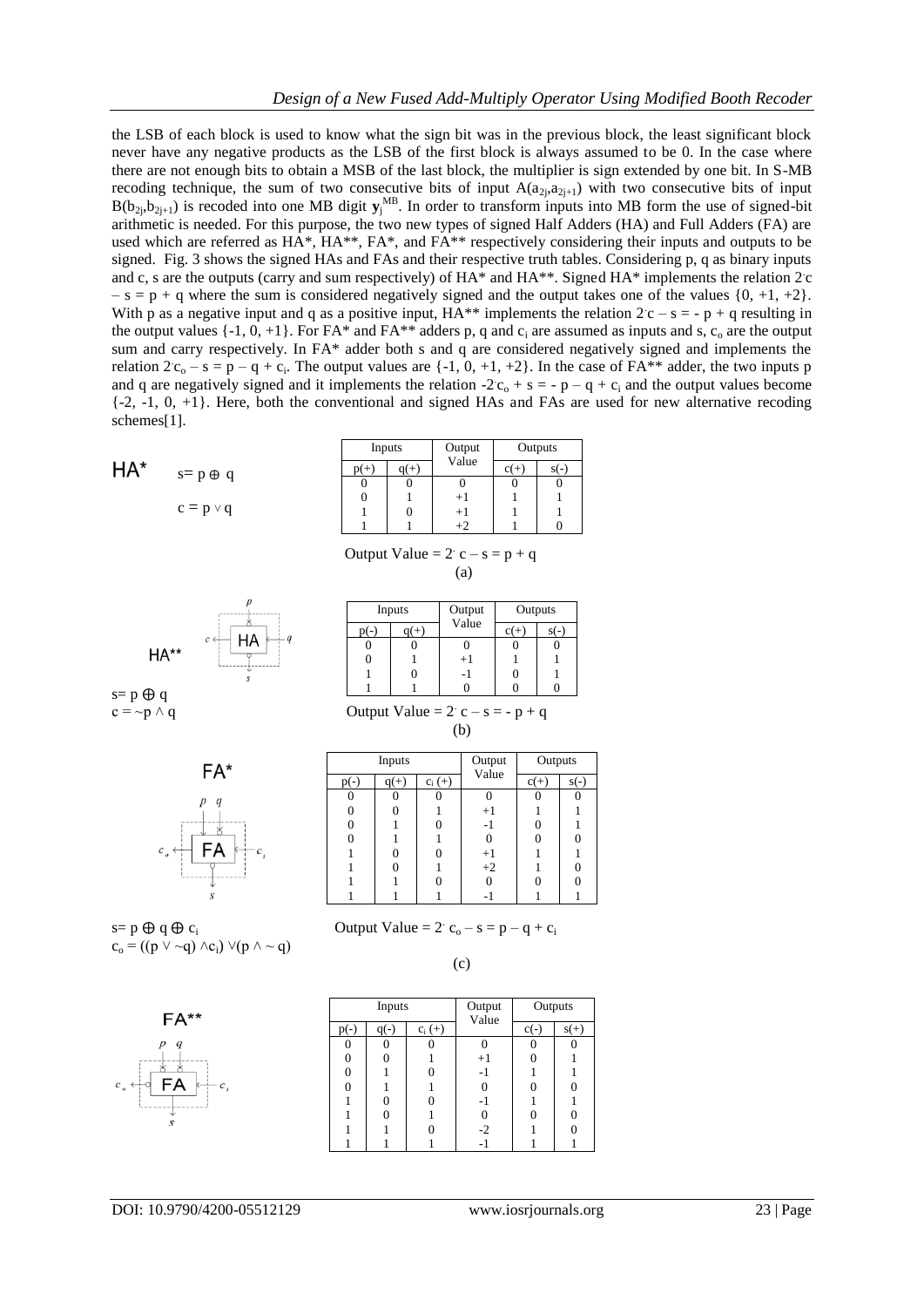$c_o = ((p \lor q) \land \sim c_i) \lor (p \land q)$ 

 $s=p \oplus q \oplus c_i$  Output Value = - 2  $c_o + s = -p - q + c_i$ 

(d) Fig. 3. Signed Adders and their truth tables (a) HA\* (b) HA\*\*  $(c)$  FA\*  $(d)$  FA\*\*.





DOI: 10.9790/4200-05512129 www.iosrjournals.org 24 | Page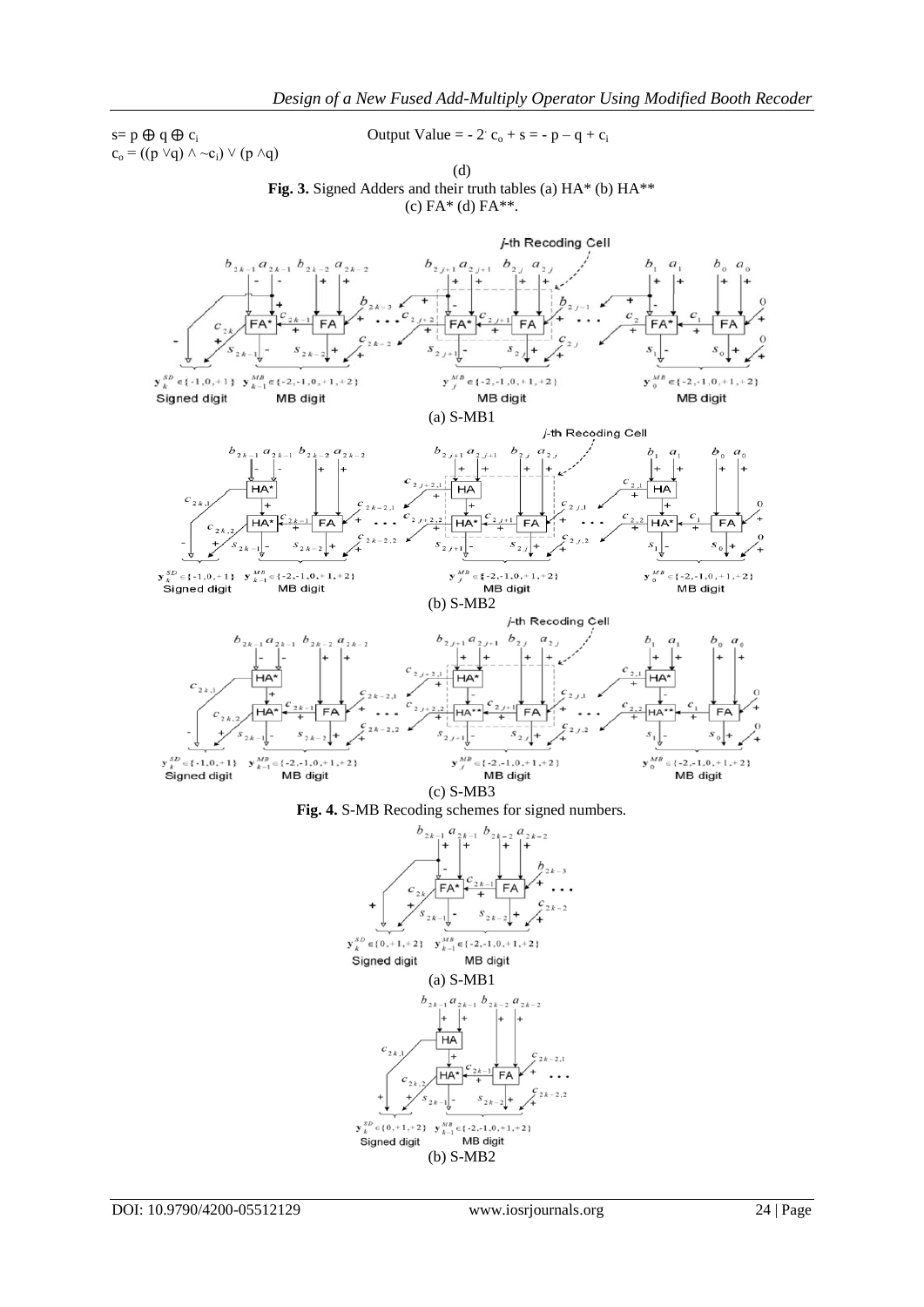

**Fig. 5.** S-MB Recoding schemes for unsigned numbers.

- 1) *S-MB1 Recoding Scheme***:** In this scheme, conventional FA and signed FA\* are used. In order to obtain the encoded MB digits  $\mathbf{y}_j^{MB}$ ,  $\mathbf{S}_{2j}$ ,  $\mathbf{S}_{2j+1}$ ,  $\mathbf{C}_{2j}$  are used. A conventional FA with inputs  $a_{2j}$ ,  $b_{2j}$  and  $b_{2j-1}$  produces the carry  $C_{2j+1}$  and the sum  $S_{2j}$ , while the FA\* with inputs  $a_{2j+1}$ ,  $b_{2j+1}$  and  $C_{2j+1}$  produces the carry  $C_{2j+2}$  and the sum  $S_{2i+1}$ . Fig. 4(a) shows the S-MB1 recoding scheme for signed numbers and Fig. 5(a) for unsigned numbers.
- 2) *S-MB2 Recoding Scheme***:** The second recoding scheme S-MB2 for signed and unsigned numbers are shown in Fig.  $4(b)$  & Fig.  $5(b)$  respectively. As in the S-MB1 scheme, a conventional full adder is used to produce the carry  $C_{2j+1}$  and

the sum  $S_{2i}$  but here in place of FA\*, conventional HA and signed HA\* is used to produce the carry  $C_{2i+2}$  and the sum  $S_{2i+1}$ .

3) *S-MB3 Recoding Scheme***:** The third recoding scheme S-MB3 uses conventional FA to produce the carry  $C_{2i+1}$  and the sum S<sub>2j</sub>and to produce the carry  $C_{2i+2}$  and the sum S<sub>2i+1</sub> it uses signed HA\* and HA\*\*. The S-MB3 recoding scheme for signed and unsigned numbers is shown in Fig. 4(c) and Fig. 5(c) respectively.

#### **D.** *Wallace and Dadda Tree Multiplier*

Wallace Tree multiplier design has been an essential multiplier in low-power VLSI design [6]. In highspeed designs, the Wallace tree construction method is usually used to add the partial products in a tree-like fashion in order to produce two rows of partial products that can be added in the last stage.Dadda multipliers perform few reductions only when compared to Wallace multiplier. Because of this, Dadda multipliers have less expensive reduction phase, but the numbers may be a few bits longer, thus requiring slightly bigger adders. So, Dadda tree provide less area as compared to Wallace tree[10].

The reduction method of partial products using Dadda tree is as follows:

- a. Let  $d_j = 2$  and compute  $d_{j+1} = floor(3*d_j/2)$
- b. Find the largest  $d_j$  that is less than the maximum number of bits in any column.
- c. Now, check for every column if the number of bits in the column is less than the  $d_j$ . If greater, use HAs and FAs to ensure that the number of elements in the column is  $\leq d_j$ .
- d. Repeat the same above steps until only two rows are left.

The dot diagramshown in Fig. 6(a) implements the above algorithm for 8\*8 multiplier. Four levels are required for the reduction of the matrix with the heights of 6, 4, 3, and 2. In the figure, the diagonal line joining two dots indicates that these two dots are output of a FA and two dots joined by a crossed diagonal line indicates the outputs from a HA. Similarly, the dot diagram for 8\*8 multiplier using Wallace reduction is shown in Fig. 6(b). It also requires four reduction levels with matrix heights of 6, 4, 3, and 2. The closer examination between the two reduction methods shows that the despite the presence of longer final adder, Dadda multiplier is faster and smaller over Wallace multiplier [10].

#### **III. Proposed Design**

In this section, design of a new fused add multiply operator is proposed and its block diagram is shown in Fig. 7. The proposed design consists of direct S-MB recoder, partial product generator (PPG), Dadda CSA, CLA and Correction Term (CT).

Let us consider the multiplication of 2's complement numbers X and Y with each consisting of n=2k bits. The multiplicand Y can be represented in MB form as:  $2k-1$ 

$$
Y = \langle y_{n-1}y_{n-2} \dots y_1y_0 \rangle_{2^{\prime}s} = -y_{2k-1} \cdot 2^{2k-1} + \sum_{i=0}^{2k-1} y_i \cdot 2^i
$$
  
=  $\langle y_{k-1}^{MB} y_{k-2}^{MB} \dots y_1^{MB} y_0^{MB} \rangle_{MB} = \sum_{j=0}^{k-1} y_j^{MB} \cdot 2^{2j}$  (1)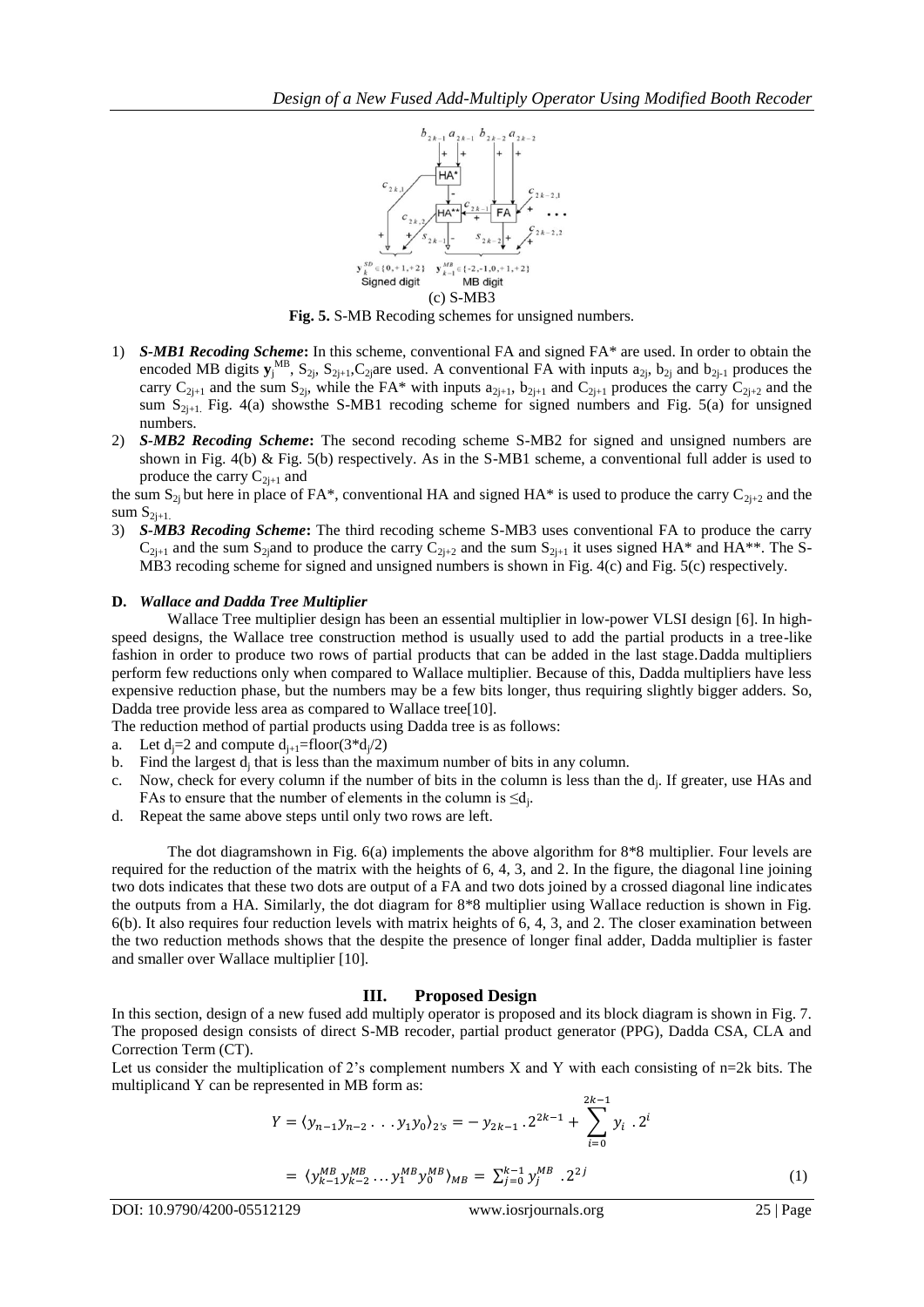

**Fig. 6.** Dot diagram for 8<sup>\*8</sup> multiplier using (a) Wallace tree (b)Dadda tree



**Fig. 7.** Proposed efficient FAM operator.

$$
y_j^{MB} = -2y_{2j+1} + y_{2j} + y_{2j-1}
$$
 (2)

Digits  $\mathbf{y}_j^{\text{MB}}\boldsymbol{\epsilon}$  {-2, -1, 0, +1, +2},  $0 \le j \le k-1$ , corresponds to three consecutive bits of  $y_{2j+1}$ ,  $y_{2j}$  and  $y_{2j-1}$ with MSB bit overlapped in order to prevent sign bit and consideringy<sub>-1</sub>=0. In MB encoding technique each digit is represented by three bits named *s*, *one* and*two*. The sign bit shows if the digit is negative (s=1) or positive(s=0). Signal *one* shows if the absolute value of a digit is equal to 1 (one=1) or not (one=0). Signal *two*  showsif the absolute value of a digit is equal to 2 (two=1) or not (two=0). Using these three bits the MB digits**y**<sup>j</sup> MBcan be calculated by the relation given in equation 3:

$$
y_i^{MB} = (-1)^{s_j} \cdot [one_i + 2 \cdot two_i] \tag{3}
$$

The gate level schematic for the implementation of MB encoding signals is shown in Fig.8. In the FAM design presented here, the multiplier is the parallel one based on MB algorithm. In order to implement the operation of  $Z = X.Y = X(A+B)$ , where all the inputs consists of  $n=2k$  bits and are in 2's complement form. Firstly the inputs A and B are fed to one of the S-MB recoding scheme and those outputs are fed to the MB encoder. Now, the outputs  $s_j$ , one<sub>j</sub>, two<sub>j</sub> are fed to the PPG alongwith input X to generate k partial products. Fig. 9 shows the PPG unit for the generation of the i-th bit  $p_{j,i}$  of the partial product PP<sub>j</sub>. For the computation of least and the most significant bits of partial products  $x_{-1}=0$  and  $x_{n}=x_{n-1}$  are considered respectively. For n number of input bits, k partial products are generated.

where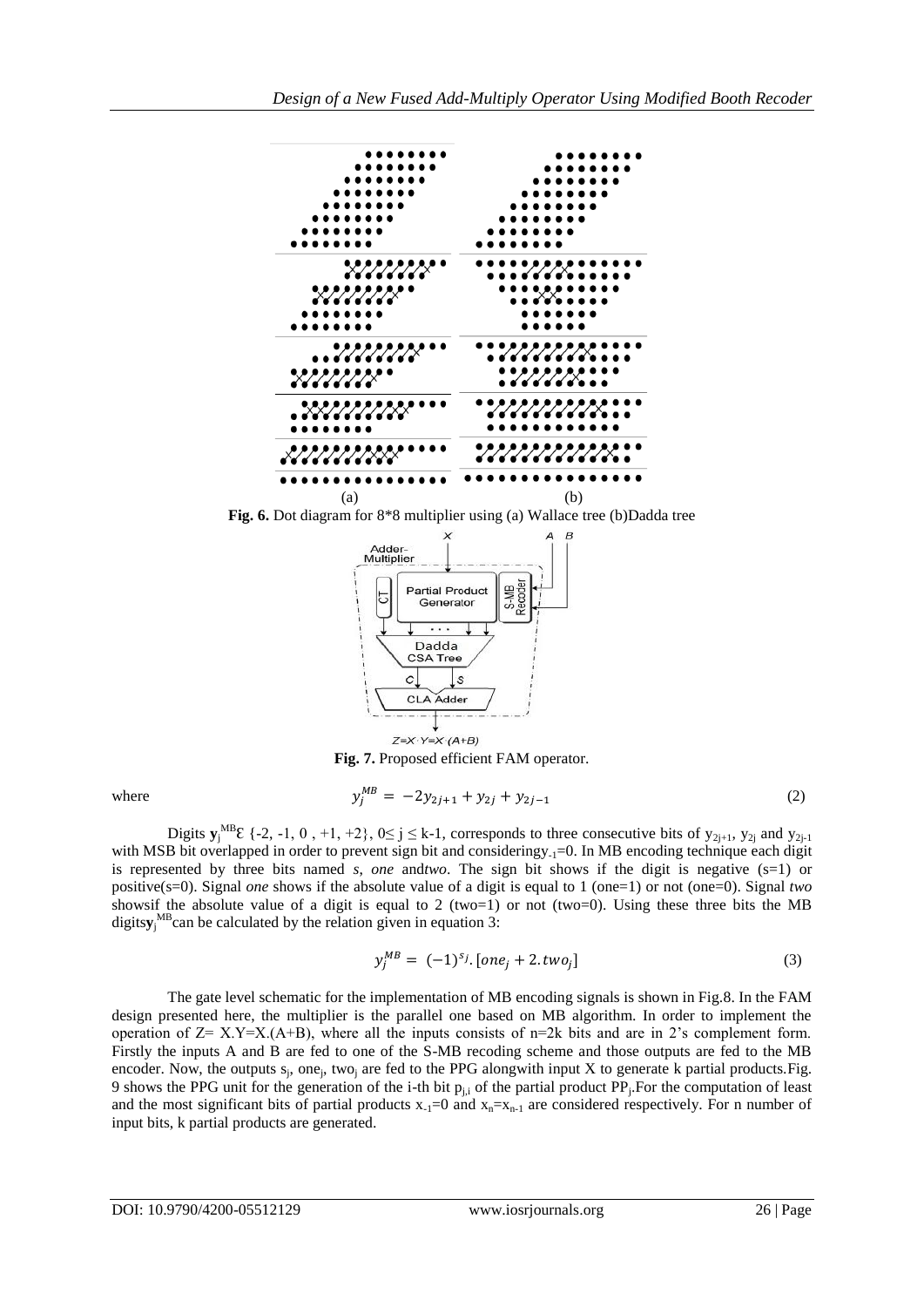

**Fig. 8.** Gate level schematic of MB encoding signals.



**Fig. 9.** Generation of i-th bit  $p_{j,l}$  of the partial product  $PP_j$ .

After the partial products are generated, they are added, properly weighted, through a Dadda CSA tree alongwith the correction term (CT) which is given by the following equation:

$$
Z = X. Y = CT + \sum_{j=0}^{k-1} PP_j \cdot 2^{2j} \tag{4}
$$

$$
CT = CT(low) + CT(high) =
$$
  
=  $\sum_{j=0}^{k-1} c_{in,j} \cdot 2^{2j} + 2^n (1 + \sum_{j=0}^{k-1} 2^{2j+1})$  (5)

where  $c_{in,i} = (one_i \vee two_i) \wedge s_i$ .

Finally, the output of the Dadda CSA tree is fed to the final adder to obtain the final result Z=X.Y.

#### **IV. Experimental Analysis**

The proposed design of a new FAM operator is implemented in structured Verilog HDL using Xilinx ISE 14.1 and simulated using ISim simulator for all the three S-MB recoding schemes for both Wallace CSA tree and Dadda CSA tree. The results shows that use of Dadda CSA tree for partial products reduction yield considerable performance in terms of area and delay over Wallace tree reduction. Among three recoding schemes, S-MB2 has better performance over S-MB1 and S-MB3. Apart from the recoding schemes, various types of adders like Ripple Carry Adder, CLA and Carry Select Adder are also implemented. Area required for implementing recoding schemes and adders are presented in table 1. Delay for 8 bit FAM and for 16 bit FAM are presented in Fig. 10 and Fig. 11 respectively.

#### **V. Conclusion**

The design of a new FAM operator using three new recoding schemes and three types of adders is implemented. The partial products are reduced using both Wallace CSA tree and Dadda CSA tree. The comparison results show that among all the recoding schemes and adders, S-MB2 and CSLA respectively, is having lesser delay for 8-bit operation and 16-bit operation when implemented using Dadda CSA tree over Wallace CSA tree. The area comparison shows that the number of LUTs and Slices used by RCA is less as compared to others adders and SMB-1 among recoding schemes. So, in overall performance CSLA is preferred among adders and S-MB2 is preferred among the recoding schemes.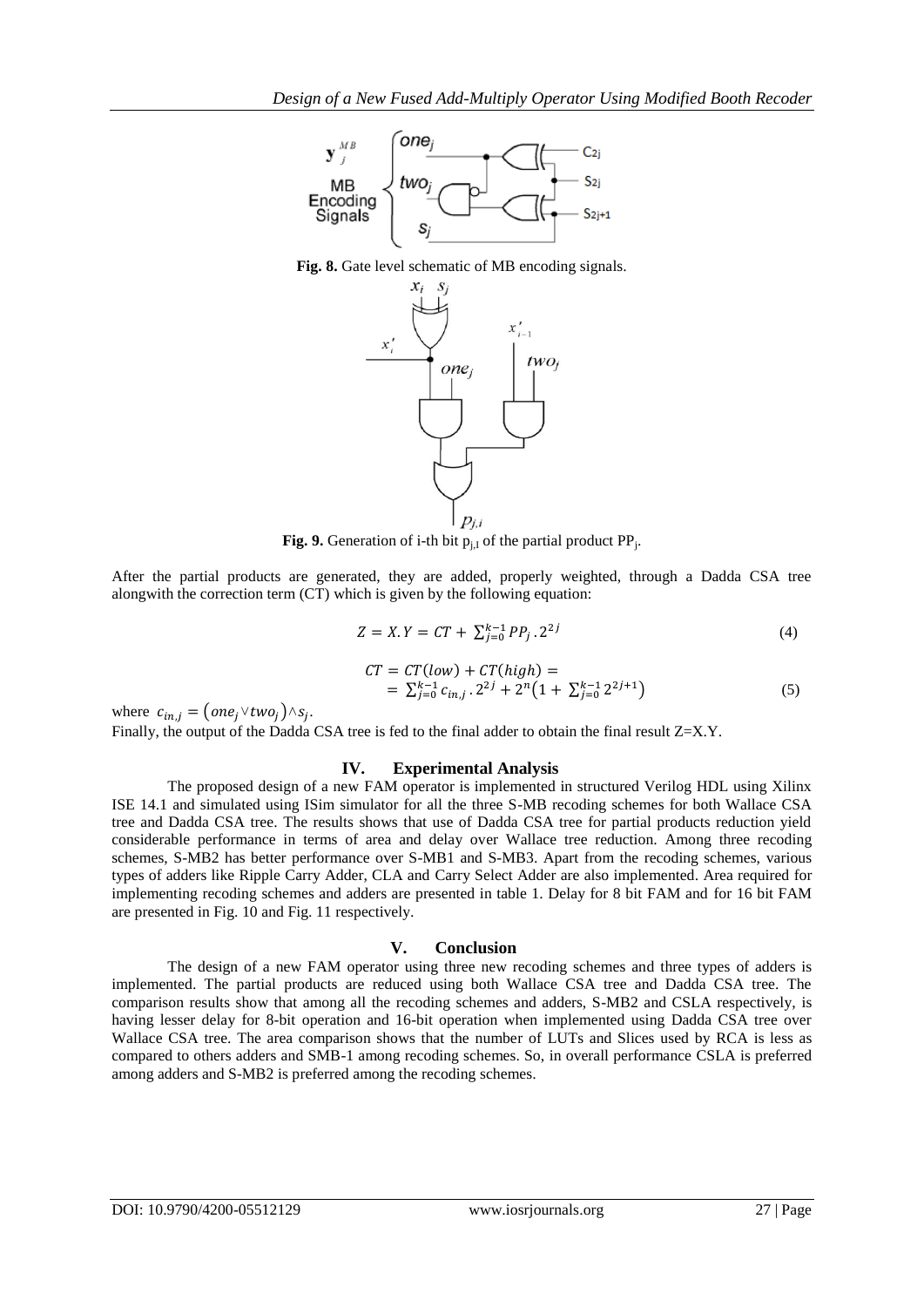

**Fig. 10.** Comparison of delay for 8 bit New FAM operator.



**Fig. 11.** Comparison of delay for 16 bit New FAM operator.

|               |                 | <b>CLA</b> | <b>CSLA</b> | <b>RCA</b> | $S-$<br>MB1 | $S-$<br>M <sub>B</sub> 2 | $S-$<br>MB <sub>3</sub> |
|---------------|-----------------|------------|-------------|------------|-------------|--------------------------|-------------------------|
| No.<br>of     | Wallace<br>Tree | 323        | 326         | 322        | 332         | 333                      | 334                     |
| <b>Slices</b> | Dadda<br>Tree   | 298        | 303         | 297        | 304         | 305                      | 311                     |
| No.<br>of     | Wallace<br>Tree | 589        | 594         | 586        | 588         | 595                      | 599                     |
| <b>LUTs</b>   | Dadda<br>Tree   | 539        | 547         | 536        | 538         | 546                      | 548                     |

**Table I** Comparison of Area Using Different Recoding Schemes.

#### **References**

- [1]. Kostas Tsoumanis, Sotiris Xydis, Nikos Moschopoulos, and KiamalPekmestzi, "*An Optimized Modified Booth Recoder for Efficient Design of the Add-Multiply Operator*", IEEE Transactions On Circuits And Systems—I: Regular Papers, Vol. 61, No. 4, pp. 1133- 1143, April 2014.
- [2]. SukhmeetKaur, Suman and ManpreetSignh Manna, "*Implementation of Modified Booth Algorithm (Radix 4) and its Comparison with Booth Algorithm (Radix-2)*," Advance in Electronic and Electric Engineering., Volume 3, Number 6 (2013), pp. 683-690.
- [3]. Young-HoSeo and Dong-Wook Kim, "*A New VLSI Architecture of Parallel Multiplier–Accumulator Based on Radix-2 Modified Booth Algorithm*", IEEE Transactions On Very Large Scale Integration (Vlsi) Systems, Vol. 18, No. 2, pp. 201-208, February 2010.
- [4]. C. N. Lyu and D. W. Matula, "*Redundant binary Booth recoding*," in Proc. 12th Symp. Comput. Arithmetic, 1995, pp. 50–57.
- [5]. J. D. Bruguera and T. Lang, "*Implementation of the FFT butterfly with redundant arithmetic*," IEEE Trans. Circuits Syst. Il, Analog Digit. Signal Process., vol. 43, no. 10, pp. 717–723, Oct. 1996.
- [6]. DeepikaPurohit and Himanshu Joshi, "*Comparative Study and Analysis of Fast Multipliers*," International Journal of Engineering and Technical Research (IJETR), Volume-2, Issue-7, July 2014.
- [7]. O. L. Macsorley, "*High-speed arithmetic in binary computers*," Proc. IRE, vol. 49, no. 1, pp. 67–91, Jan. 1961.
- [8]. N. H. E. Weste and D. M. Harris, "*Datapath subsystems*," in CMOS VLSI Design: A Circuits and Systems Perspective, 4th ed. Readington: Addison-Wesley, 2010, ch. 11.
- [9]. M. Daumas and D. W. Matula, "*A Booth multiplier accepting both a redundant or a non redundant input with no additional delay*," in Proc. IEEE Int. Conf. on Application-Specific Syst., Architectures, and Processors, 2000, pp. 205–214.
- [10]. Whitney J. Townsend, Earl E. Swartzlander and Jacob A. Abraham, "*A Comparision of Dadda and Wallace multiplier Delays*," Computer Engineering Research Center, The University of Texas at Austin.